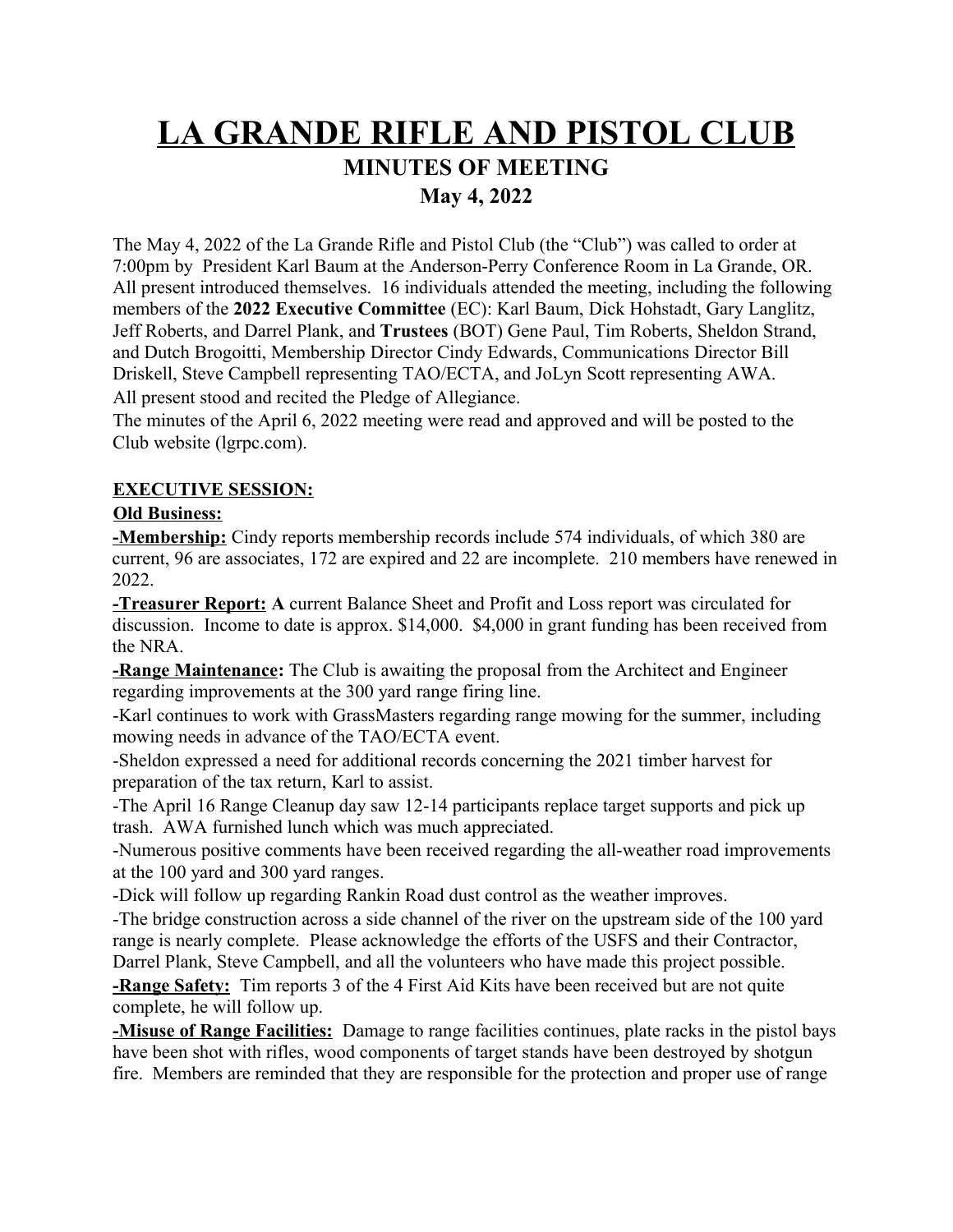facilities by themselves and their guests. These responsibilities are defined in the Range Rules and in the member Orientation.

-In response to ongoing range misuse, the possibility of establishing real-time video surveillance at the ranges was discussed. This subject has been discussed before, a motion was made by Tim and approved for Karl to investigate systems and costs.

**-TAO/ECTA:** The Western States Traditional Rendezvous (WSTR), a national traditional archery event, which the LGRPC will be hosting, is scheduled for May 25-30, 2022. Discussion was held with Steve Campbell, local representative for TAO/ECTA regarding scheduling and use of range areas, parking, camping, and sanitation needs, course layout and mowing/brush removal needs, and on-going updates of expected participant numbers. Steve reports 209 perregistrations and anticipates about 400 people to attend. Club members are reminded that the 100 and 300 yard ranges will be closed to members during this event, check the Club calendar, the pistol ranges and trailwalk area will be open for normal use. Steve is planning a work party to cut firewood for this event on May 25 at the 300 yard range. Sheldon suggested contacting The Observer, KCMB, and social media to advertise the event.

### **New Business:**

**-Annual Audit:** Sheldon reports annual audit is scheduled for May 20.

**-Appleseed Project:** An Appleseed Marksmanship Clinic will be held June 25-26, 2022 at the 100 yard range. This clinic will provide youth participants with information about the history and civic aspects of firearms use, and will include basic marksmanship training. Mr. and Mrs. Lance Shoemaker are promoting this local event. Go to the Appleseed Project website for event and registration information.

**-Member Notification:** An email will be circulated to members with updates and links to upcoming events, closures, and use of the ranges.

### **-Board of Trustees:**

-The BOT is continuing the discussion of reimbursement of member-paid training (Range Safety Officer, etc.).

-The BOT is beginning a search for members interested in filling upcoming vacancies on the Executive Committee. Contact any Board Member if you are interested.

### **END EXECUTIVE SESSION**

#### **OPEN SESSION:**

### **Discipline Reports:**

**-VFW "Trailwalk":** A Trailwalk shoot will be held on July 30 as an activity and for the benefit of Veterans. Contact Darrel P.

**-.22 Long Range Silhouettes:** Dick reports 8 shooters with Dennis Fuller leading the way with a score of 51/60, followed closely by Dick with 50/60. Check the calendar for the next match.

**-.22 Benchrest:** First match on May 14, targets at 50 yards.

**-Defensive Pistol:** Dutch reports 27 shooters, including several new and youth shooters. Next match May 14.

**-Cowboy Action:** April match canceled, check calendar for May. Planning is started for the annual match.